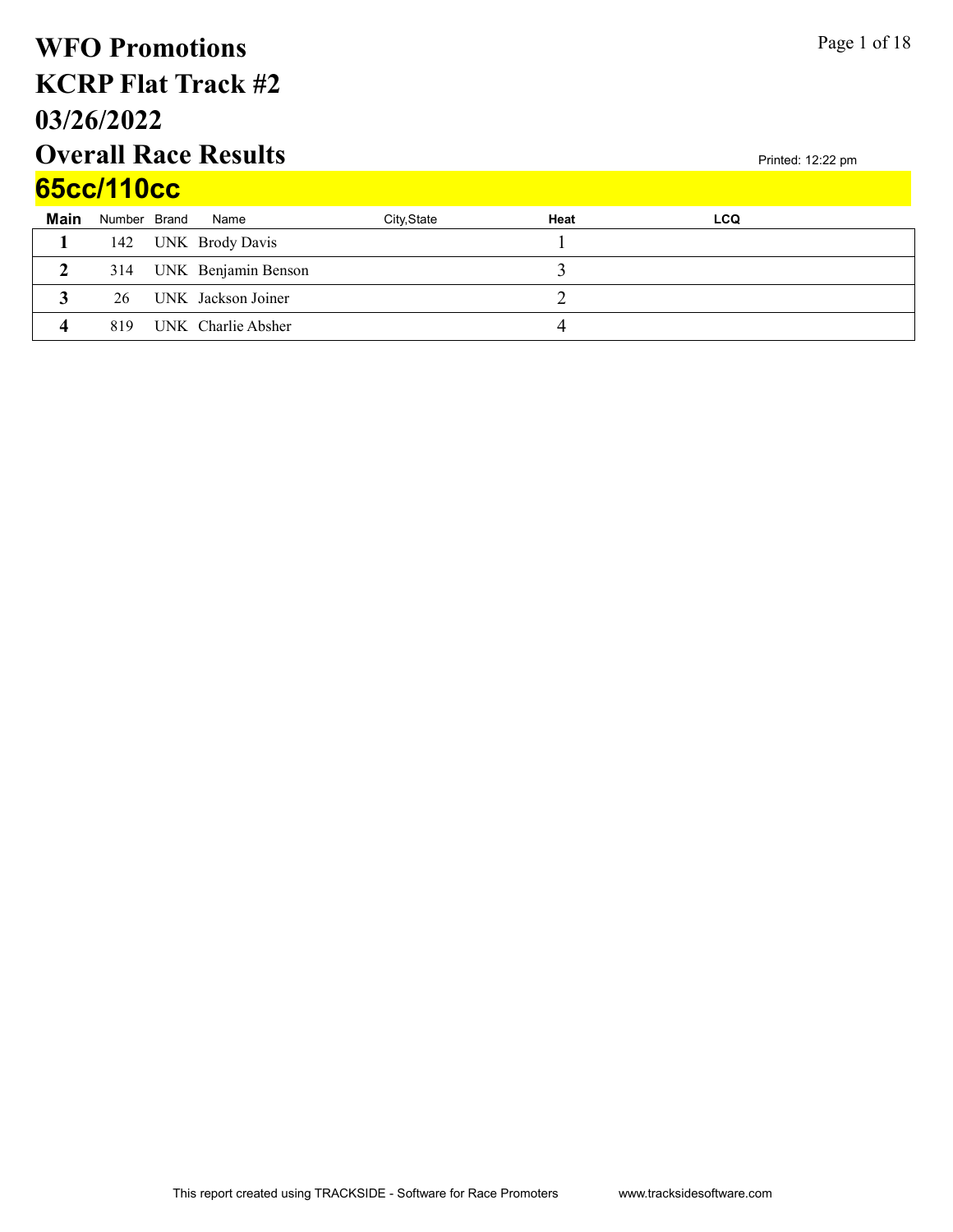## Overall Race Results 03/26/2022 KCRP Flat Track #2 WFO Promotions Open Amateur

|                | <u>Upen Anialeur</u> |  |                        |             |      |            |  |  |  |  |  |
|----------------|----------------------|--|------------------------|-------------|------|------------|--|--|--|--|--|
| Main           | Number Brand         |  | Name                   | City, State | Heat | <b>LCQ</b> |  |  |  |  |  |
|                |                      |  | 51m YAM Manuel Jimenez |             |      |            |  |  |  |  |  |
| $\mathcal{D}$  | $\overline{4}$       |  | UNK Zane Davis         |             |      |            |  |  |  |  |  |
| 3              | 33                   |  | UNK Ernie Lyles        |             | 3    |            |  |  |  |  |  |
| $\overline{4}$ | 74                   |  | UNK Kenny Powell       |             | 4    |            |  |  |  |  |  |
| 5              | 327                  |  | UNK Scott Nakamura     |             | ↑    |            |  |  |  |  |  |
| 6              | 114                  |  | UNK Wes Miller         |             |      |            |  |  |  |  |  |
| 7              | 41                   |  | UNK Carter Evans       |             | ↑    |            |  |  |  |  |  |
| 8              | 57v                  |  | UNK Tim Adams          |             | 3    |            |  |  |  |  |  |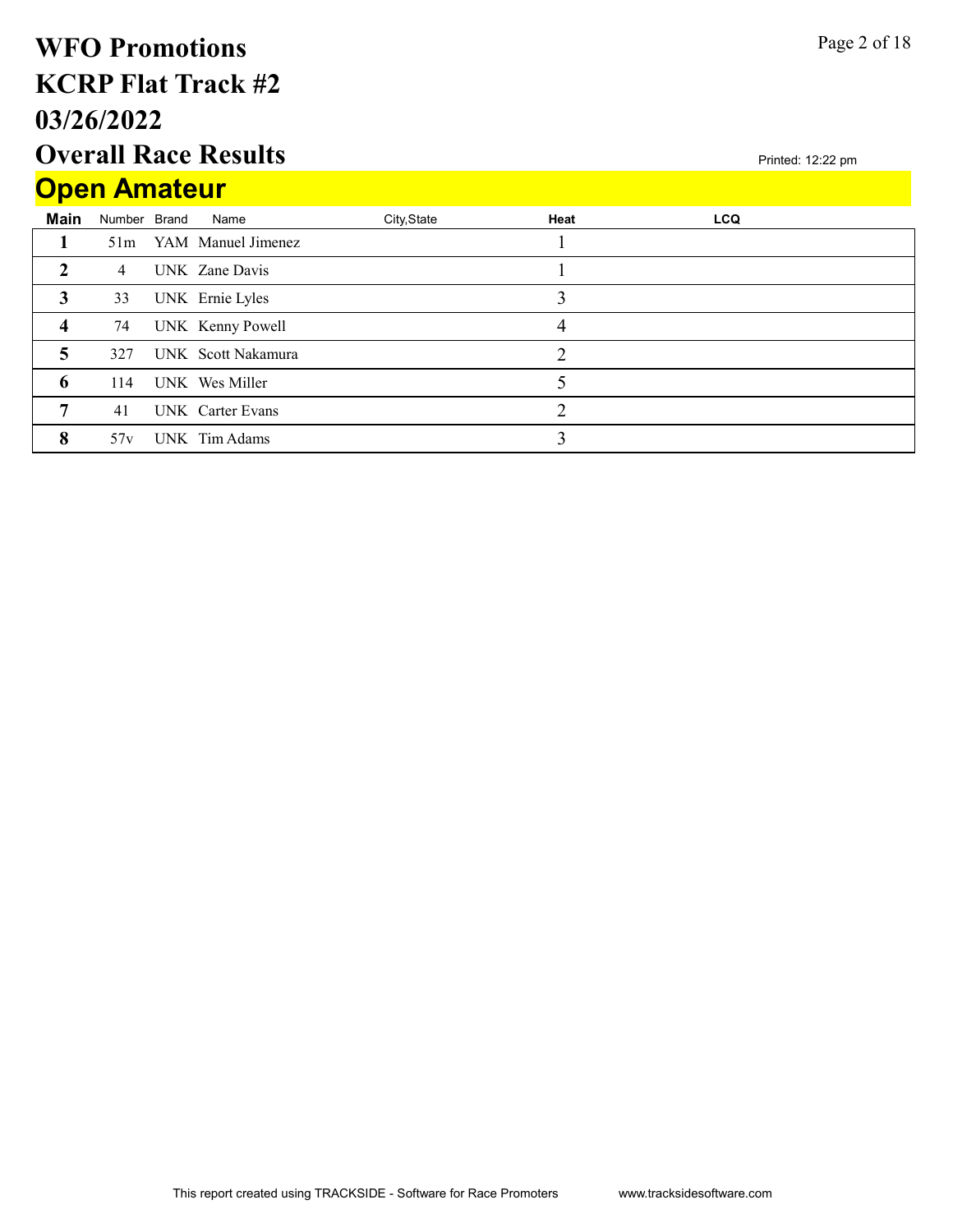### Printed: 12:22 pm Page 3 of 18 Overall Race Results 03/26/2022 KCRP Flat Track #2 WFO Promotions **Main** Number Brand Name **City,State** City,State **Heat Heat LCQ Youth Quad** 1 228 UNK Kali Barker 2 2 44 UNK Case Sullivan 1 3 20 UNK Kennedy Barker 3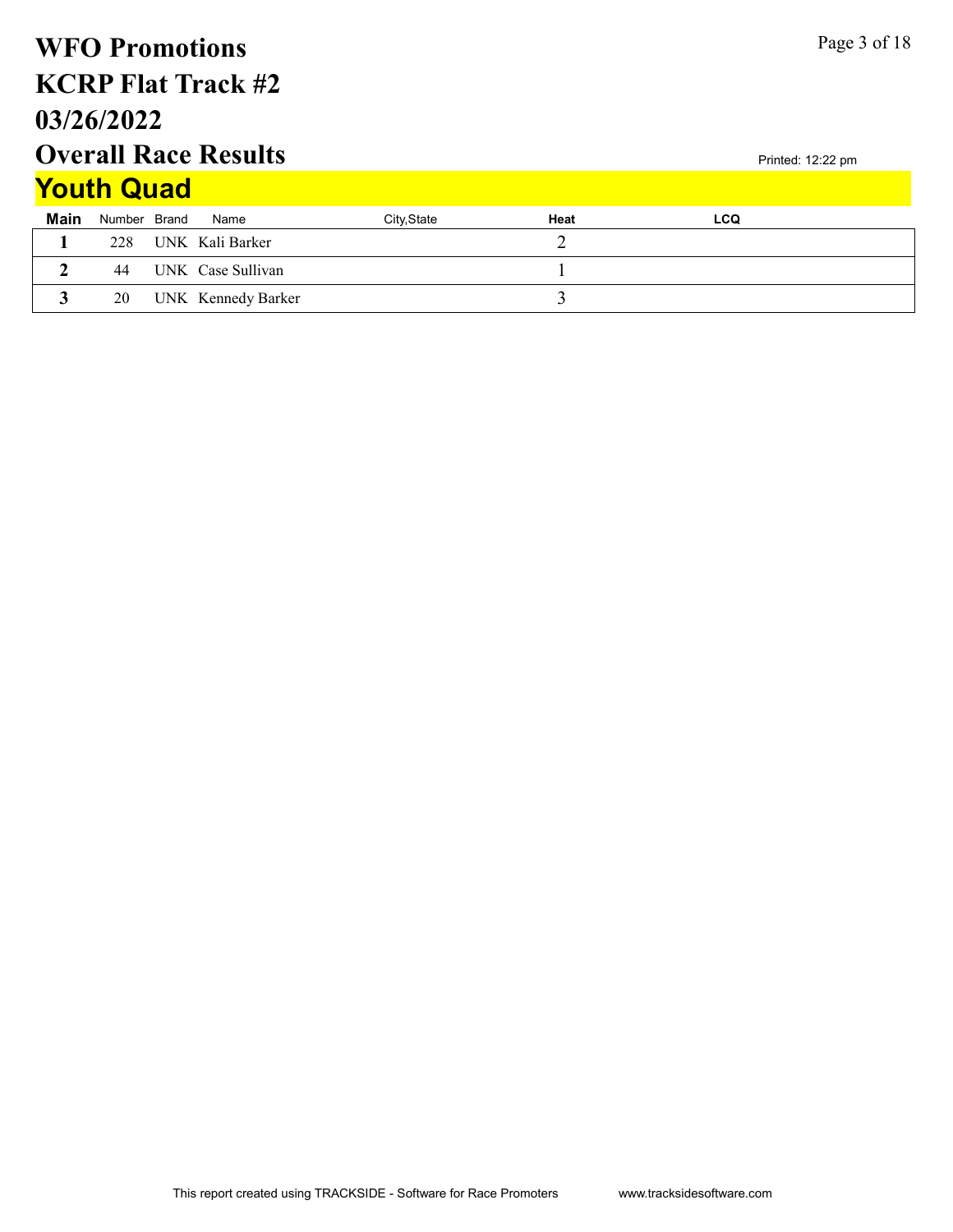## Overall Race Results 03/26/2022 KCRP Flat Track #2 WFO Promotions Quad Exhibition

|                         |              | <u>WUAU EXIIIDILIUII</u> |             |      |            |  |
|-------------------------|--------------|--------------------------|-------------|------|------------|--|
| Main                    | Number Brand | Name                     | City, State | Heat | <b>LCQ</b> |  |
| 1                       | 916          | SUZ Sean Guynes          |             |      |            |  |
| 2                       | 28           | UNK Michael Aldrich      |             |      |            |  |
| 3                       | 55           | UNK Rick Barker          |             |      |            |  |
| $\overline{\mathbf{4}}$ | 56           | YAM Frank Murillo        |             | 2    |            |  |
| $\overline{5}$          | 21           | POL Anthony Martinez     | Selma, CA   | 3    |            |  |
| 6                       | 722          | UNK Mckaden Todd         |             | 2    |            |  |
| 7                       | 8            | UNK Robert Henton        |             | 2    |            |  |
| 8                       | 44           | UNK Gavin Garcia         |             | 4    |            |  |
| 9                       | 69           | UNK Ethan Sullivan       |             | 3    |            |  |
| 10                      | 131          | HON Brian Talley         | Fresno, CA  | 3    |            |  |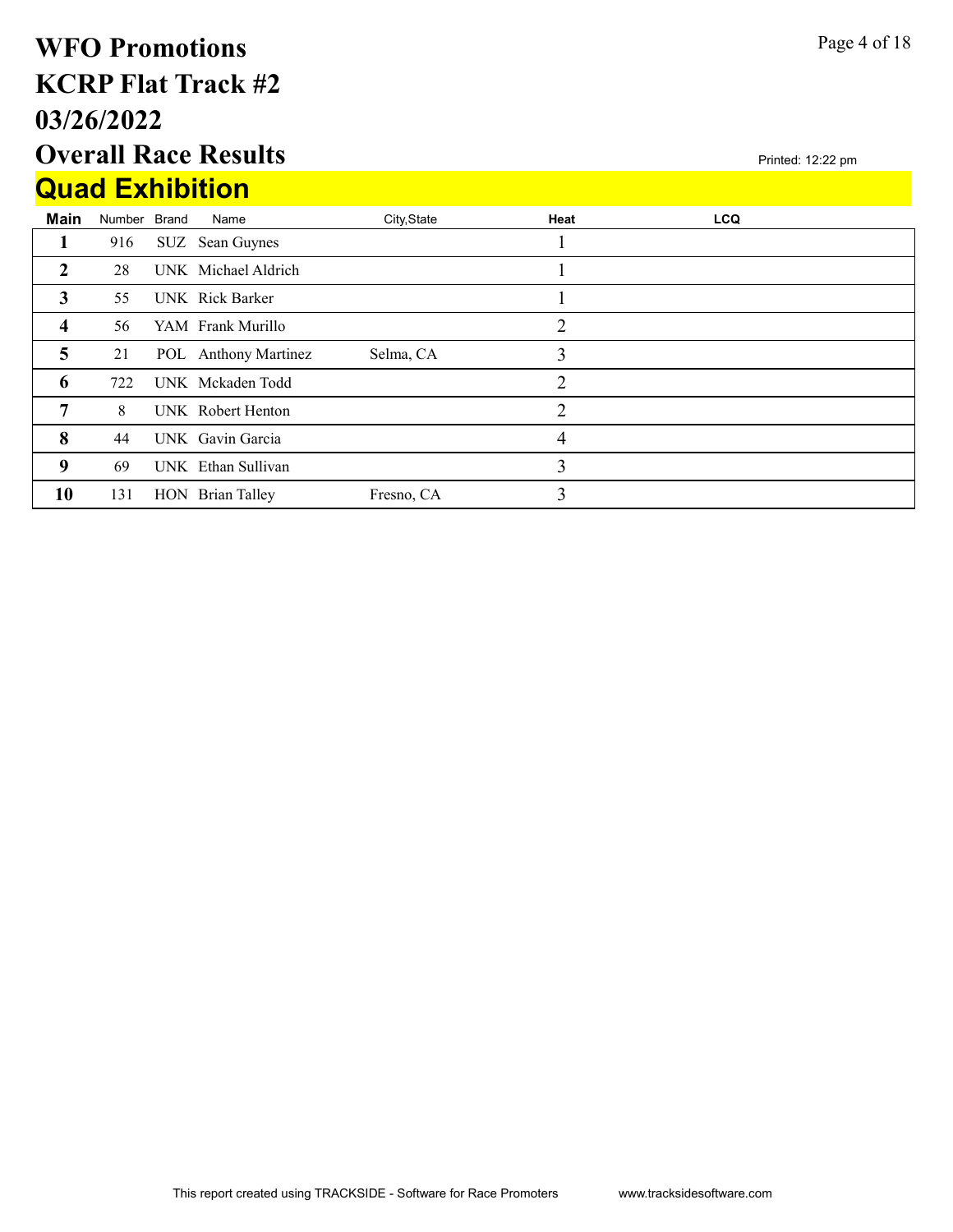|             | <b>WFO Promotions</b> |                             |             |      |            | Page 5 of 18      |
|-------------|-----------------------|-----------------------------|-------------|------|------------|-------------------|
|             |                       | <b>KCRP Flat Track #2</b>   |             |      |            |                   |
|             | 03/26/2022            |                             |             |      |            |                   |
|             |                       | <b>Overall Race Results</b> |             |      |            | Printed: 12:22 pm |
|             | <b>Female Open</b>    |                             |             |      |            |                   |
| <b>Main</b> | Number Brand          | Name                        | City, State | Heat | <b>LCQ</b> |                   |
|             | 2k                    | UNK Kristen Rodrigues       |             |      |            |                   |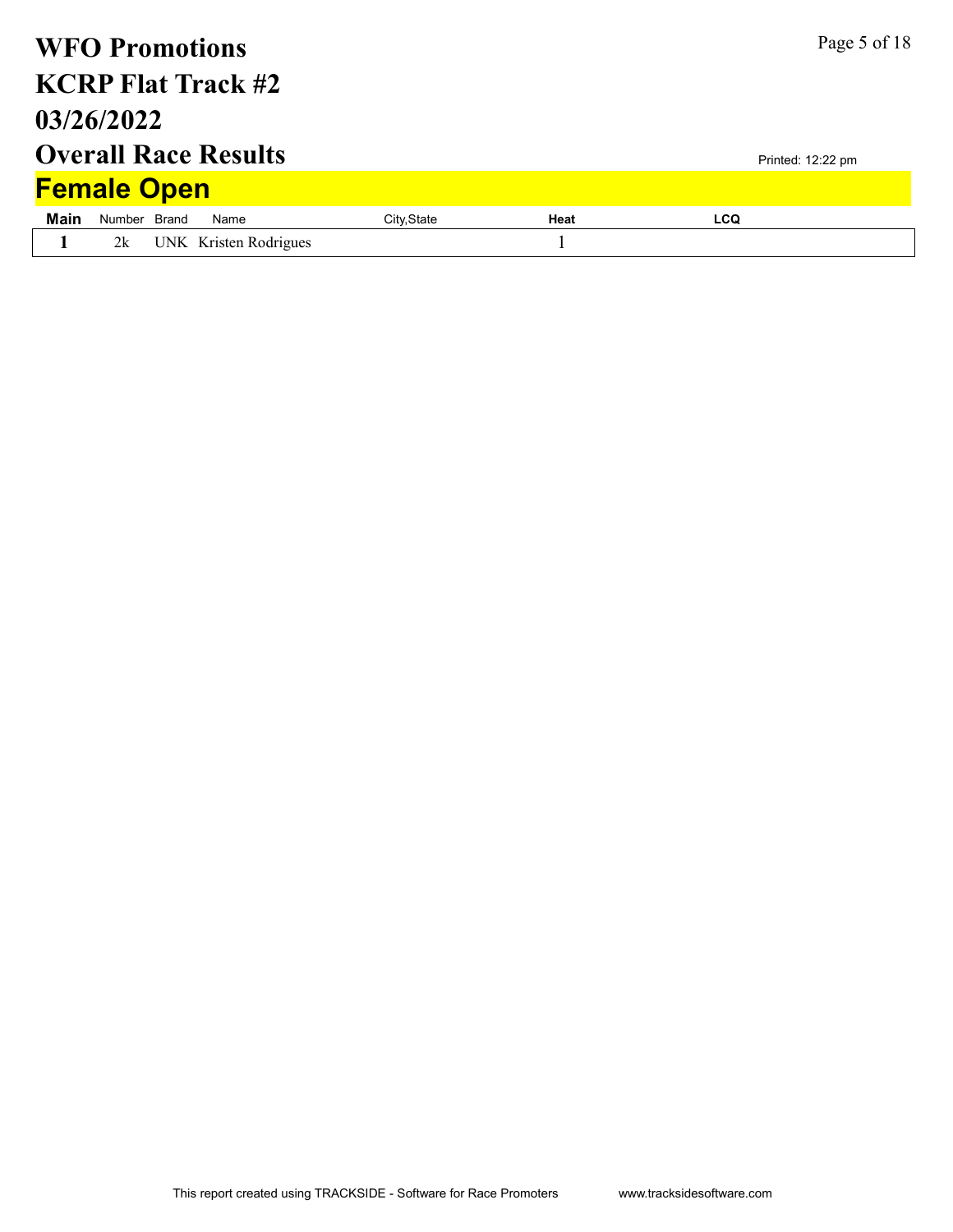| <b>WFO Promotions</b> |              |                             |             | Page 6 of 18 |                   |  |
|-----------------------|--------------|-----------------------------|-------------|--------------|-------------------|--|
|                       |              | <b>KCRP Flat Track #2</b>   |             |              |                   |  |
| 03/26/2022            |              |                             |             |              |                   |  |
|                       |              | <b>Overall Race Results</b> |             |              | Printed: 12:22 pm |  |
| <b>Open Twins</b>     |              |                             |             |              |                   |  |
| Main                  | Number Brand | Name                        | City, State | Heat         | <b>LCQ</b>        |  |
|                       | 40v          | HON Blake Ash               | Soledad, CA |              |                   |  |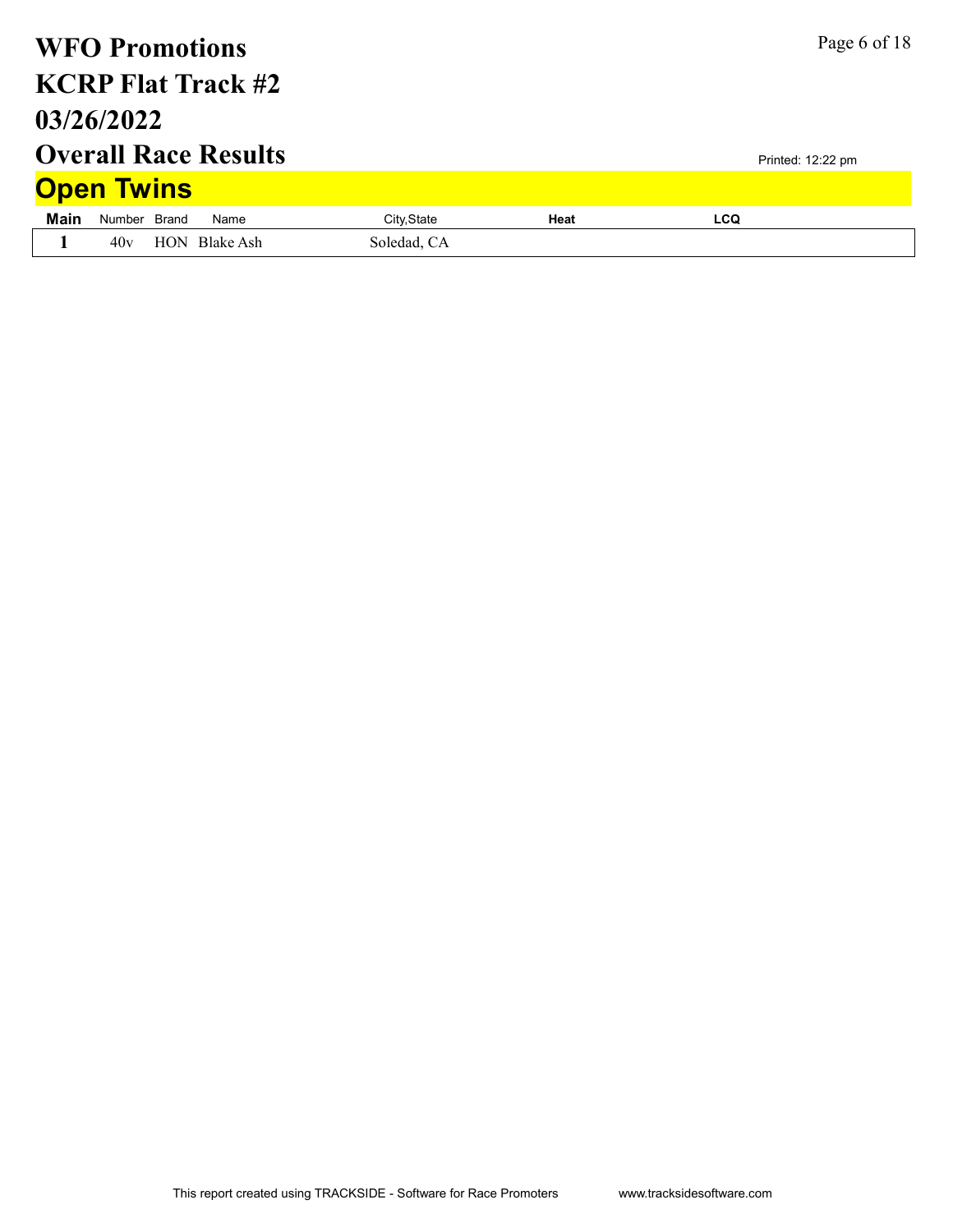## Overall Race Results 03/26/2022 KCRP Flat Track #2 WFO Promotions **Open Novice**

|                         |              | <b>Overall Race Results</b> |             |                | Printed: 12:22 pm |  |
|-------------------------|--------------|-----------------------------|-------------|----------------|-------------------|--|
| <b>Open Novice</b>      |              |                             |             |                |                   |  |
| Main                    | Number Brand | Name                        | City, State | Heat           | <b>LCQ</b>        |  |
| п                       | 41           | UNK Carter Evans            |             | 2              |                   |  |
| $\overline{2}$          | 10x          | UNK Mason Smith             |             | ı              |                   |  |
| $\mathbf{3}$            | 7            | UNK Kristopher Villanueva   | Fresno, CA  | 4              |                   |  |
| $\overline{\mathbf{4}}$ | 51m          | UNK Anthony Jimenez         |             |                |                   |  |
| 5                       | 34           | UNK Gene Brown              |             | $\overline{2}$ |                   |  |
| 6                       | 731          | UNK Mason Ellebracht        |             | 6              |                   |  |
| 7                       | 114          | UNK Wes Miller              |             | 3              |                   |  |
| 8                       | 2s           | UNK Steve Rodrigues         |             | $\overline{4}$ |                   |  |
| 9                       | 44           | UNK Calvin Lien             |             | 5              |                   |  |
| 10                      | 244          | UNK Hadley Melton           |             | 5              |                   |  |
| 11                      | 327          | UNK Scott Nakamura          |             | 3              |                   |  |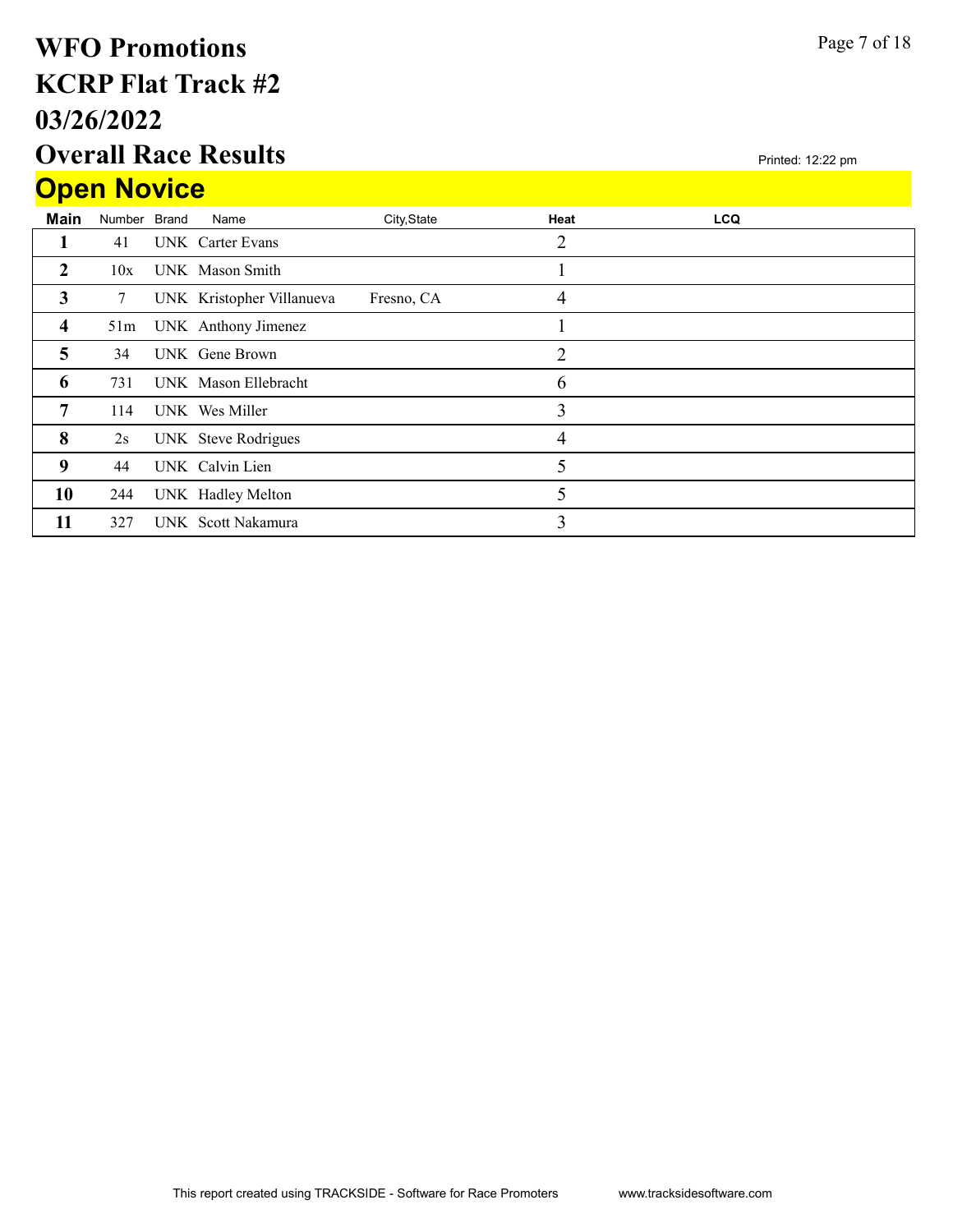### Printed: 12:22 pm Page 8 of 18 Overall Race Results 03/26/2022 KCRP Flat Track #2 WFO Promotions **Main** Number Brand Name **City,State** City,State **Heat Heat LCQ** <150cc Pitbike 1 3 HON Conner Hickerson 1 2 66 UNK Patrick O'connor 2 3 313 KTM Jasper Heathfield 4 4 45 KTM Colton Shafer Caruthers, CA 3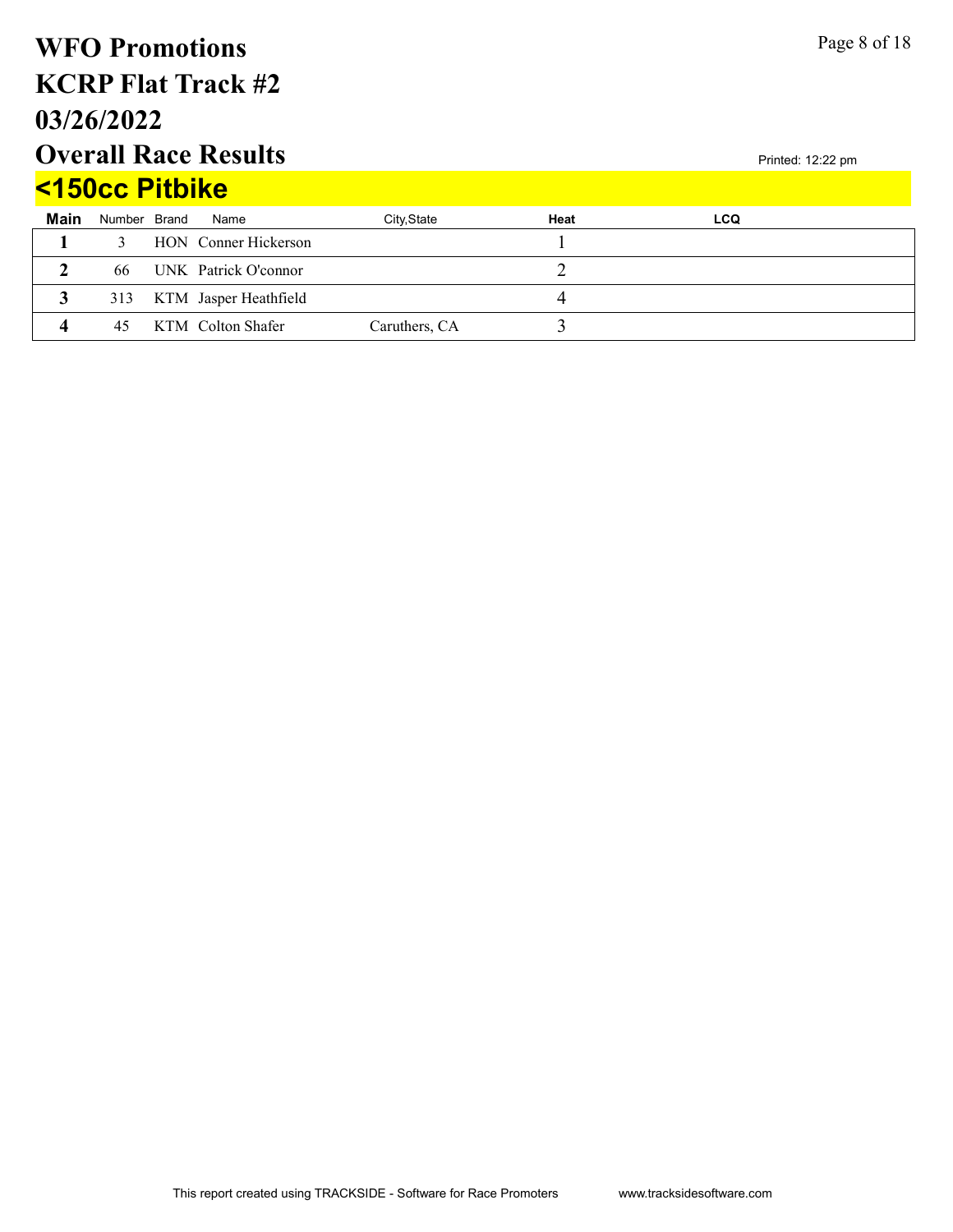## Overall Race Results 03/26/2022 KCRP Flat Track #2 WFO Promotions **Open Expert**

|      | <b>Open Expert</b> |  |                      |             |      |            |  |  |  |  |
|------|--------------------|--|----------------------|-------------|------|------------|--|--|--|--|
| Main | Number Brand       |  | Name                 | City, State | Heat | <b>LCQ</b> |  |  |  |  |
|      | $\overline{4}$     |  | UNK Zane Davis       |             |      |            |  |  |  |  |
|      | 52                 |  | UNK Zach Earwood     |             |      |            |  |  |  |  |
|      | $\mathcal{D}$      |  | HON Conner Hickerson |             |      |            |  |  |  |  |
| Δ    | 129                |  | UNK Brandon Gross    |             |      |            |  |  |  |  |
|      | 84                 |  | UNK Matt Foster      |             |      |            |  |  |  |  |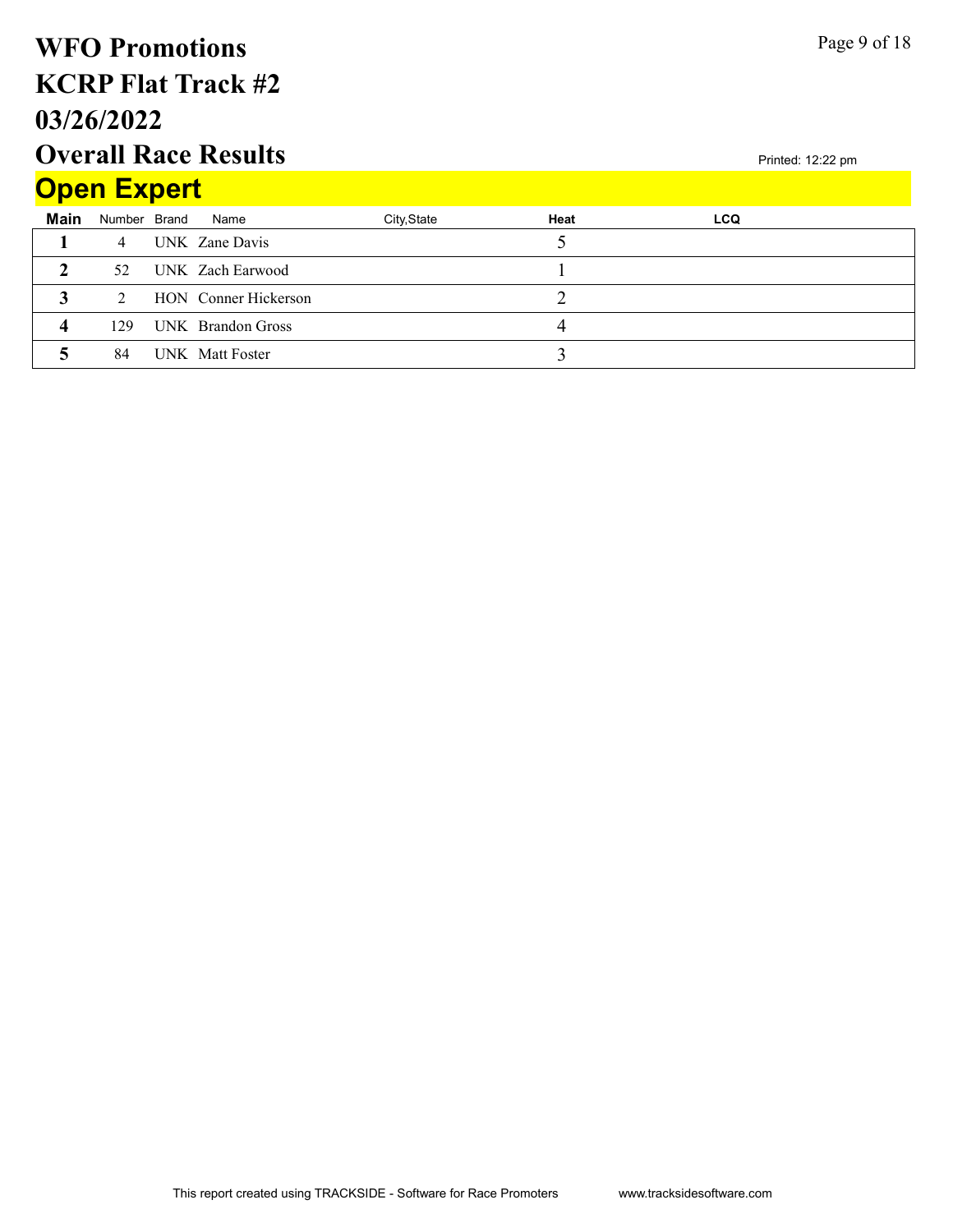## Overall Race Results 03/26/2022 KCRP Flat Track #2 WFO Promotions Senior 50+

| <b>Senior Su+</b>       |              |                        |               |      |            |  |
|-------------------------|--------------|------------------------|---------------|------|------------|--|
| Main                    | Number Brand | Name                   | City, State   | Heat | <b>LCQ</b> |  |
|                         | 71m          | YAM Jon P. Nunes       | King City, CA |      |            |  |
| $\overline{2}$          | 48           | HON Michael Vital      | Tulare, CA    | 2    |            |  |
| 3                       | 54           | YAM Bryan Berna        | Lemoore, CA   | 3    |            |  |
| $\overline{\mathbf{4}}$ | 51m          | YAM Manuel Jimenez     |               | 2    |            |  |
| 5                       | 44           | <b>HON</b> Robert Bush |               | 4    |            |  |
| 6                       | 4            | UNK James Davis        |               |      |            |  |
| 7                       | 41           | UNK Adam Lesley        |               | 4    |            |  |
| 8                       | 34           | UNK Gene Brown         |               | 5    |            |  |
| 9                       | 244          | UNK Shane Melton       |               | 5    |            |  |
| <b>DNS</b>              | 12f          | YAM Fred Bennett       | Salinas, CA   | 3    |            |  |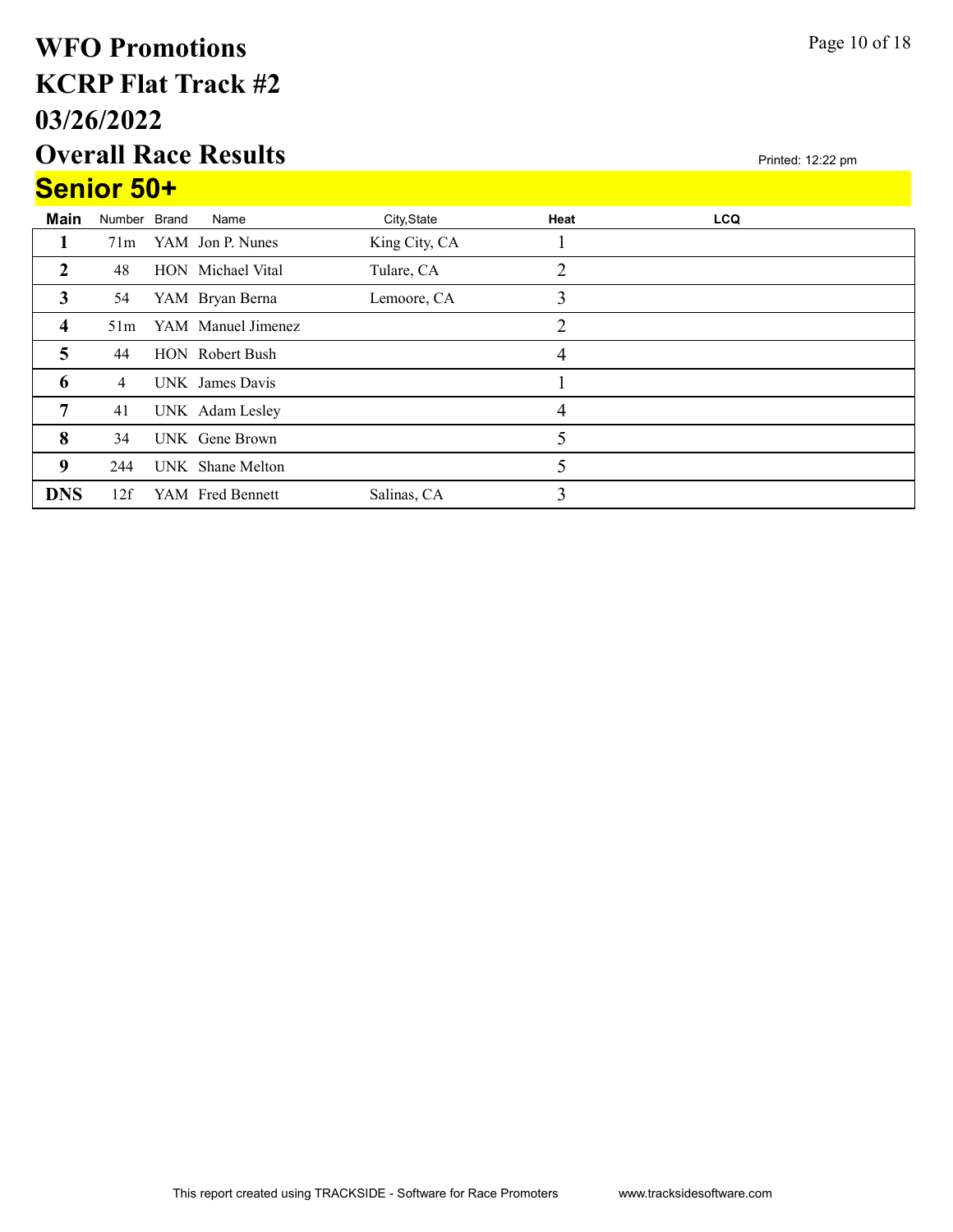## Overall Race Results 03/26/2022 KCRP Flat Track #2 WFO Promotions 85cc/150cc

|             | <u>UJUU LJUUU</u> |  |                       |               |      |            |  |  |  |  |
|-------------|-------------------|--|-----------------------|---------------|------|------------|--|--|--|--|
| <b>Main</b> | Number Brand      |  | Name                  | City, State   | Heat | <b>LCQ</b> |  |  |  |  |
|             | 45                |  | KTM Colton Shafer     | Caruthers, CA |      |            |  |  |  |  |
|             | 14                |  | HON Ryder Bitz-hay    |               |      |            |  |  |  |  |
|             | 10 <sub>o</sub>   |  | KAW Maeson Baker      | Fresno, CA    |      |            |  |  |  |  |
|             | 313               |  | KTM Jasper Heathfield |               |      |            |  |  |  |  |
|             | 2k                |  | UNK Kristen Rodrigues |               |      |            |  |  |  |  |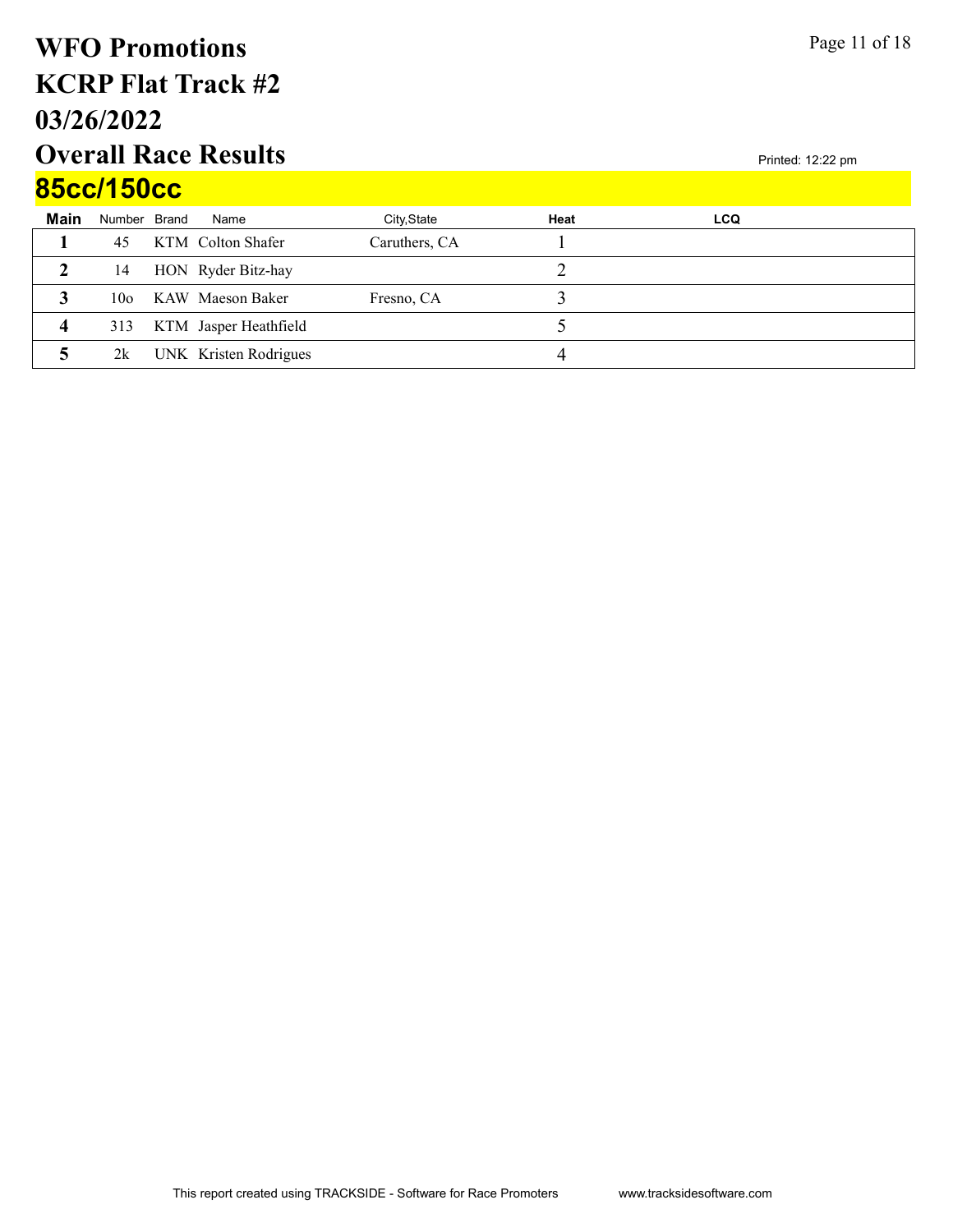## Overall Race Results 03/26/2022 KCRP Flat Track #2 WFO Promotions

## $\sqrt{2}$

Page 12 of 18

| <u>vintage</u>          |              |                     |             |            |            |  |
|-------------------------|--------------|---------------------|-------------|------------|------------|--|
| Main                    | Number Brand | Name                | City, State | Heat       | <b>LCQ</b> |  |
|                         | 25w          | YAM Curtis Peebles  | Soledad, CA |            |            |  |
|                         | 78           | UNK Charles Caspary |             |            |            |  |
| 3                       | 33q          | UNK Mike Keith      |             |            |            |  |
| $\overline{\mathbf{4}}$ | 87           | YAM Sten Kelley     |             |            |            |  |
| 5                       |              | 190z UNK Tim Adams  |             |            |            |  |
| <b>DSQ</b>              | 12f          | YAM Fred Bennett    | Salinas, CA | <b>DNF</b> |            |  |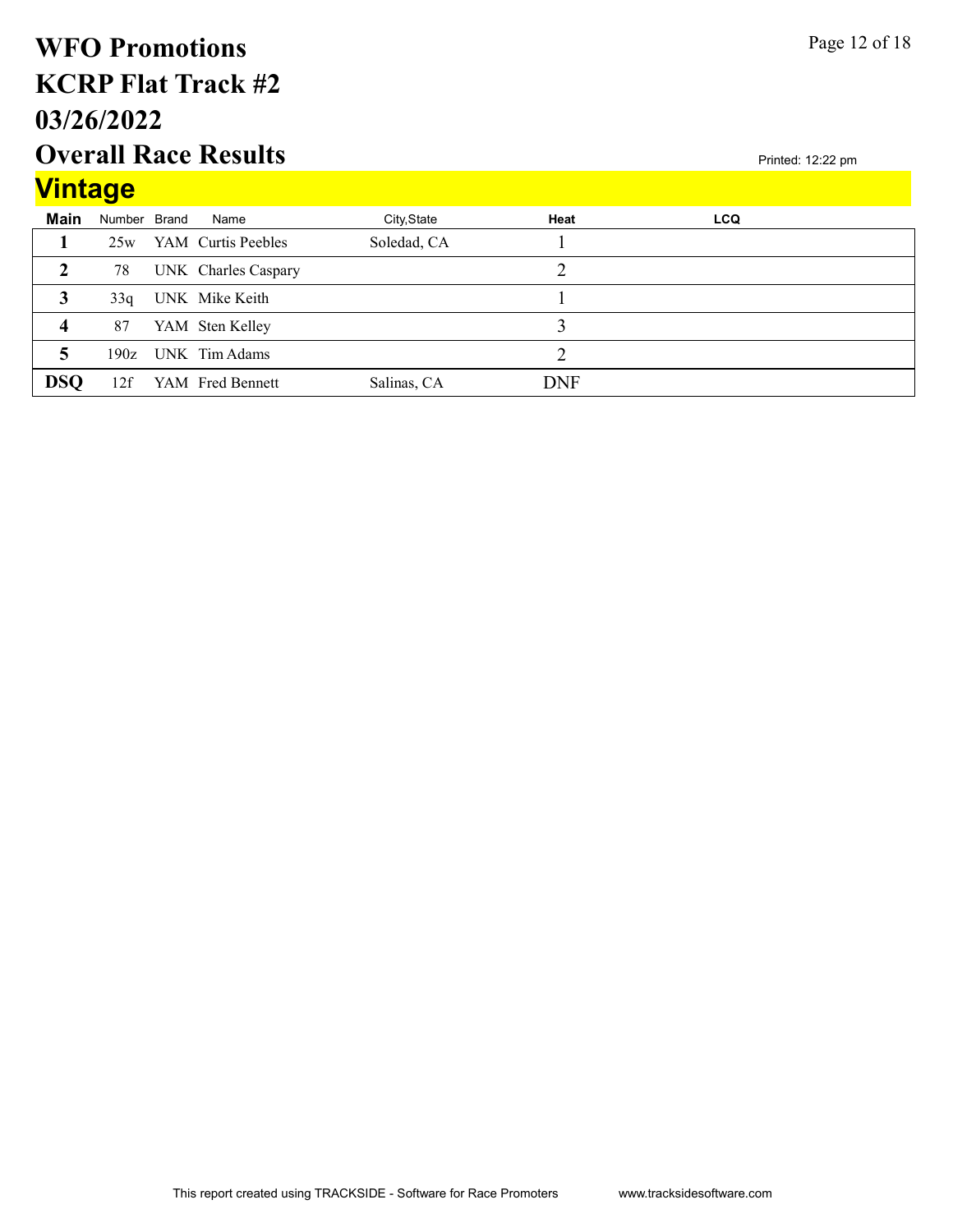### Overall Race Results 03/26/2022 KCRP Flat Track #2 WFO Promotions  $250cc$

| EUUUU       |                 |                      |               |      |            |  |
|-------------|-----------------|----------------------|---------------|------|------------|--|
| <b>Main</b> | Number Brand    | Name                 | City, State   | Heat | <b>LCQ</b> |  |
|             | 45              | KTM Colton Shafer    | Caruthers, CA |      |            |  |
| າ           | 10 <sub>o</sub> | KAW Maeson Baker     | Fresno, CA    | 4    |            |  |
|             | 10x             | UNK Mason Smith      |               |      |            |  |
| 4           | 14              | HON Ryder Bitz-hay   |               |      |            |  |
|             | 731             | UNK Mason Ellebracht |               |      |            |  |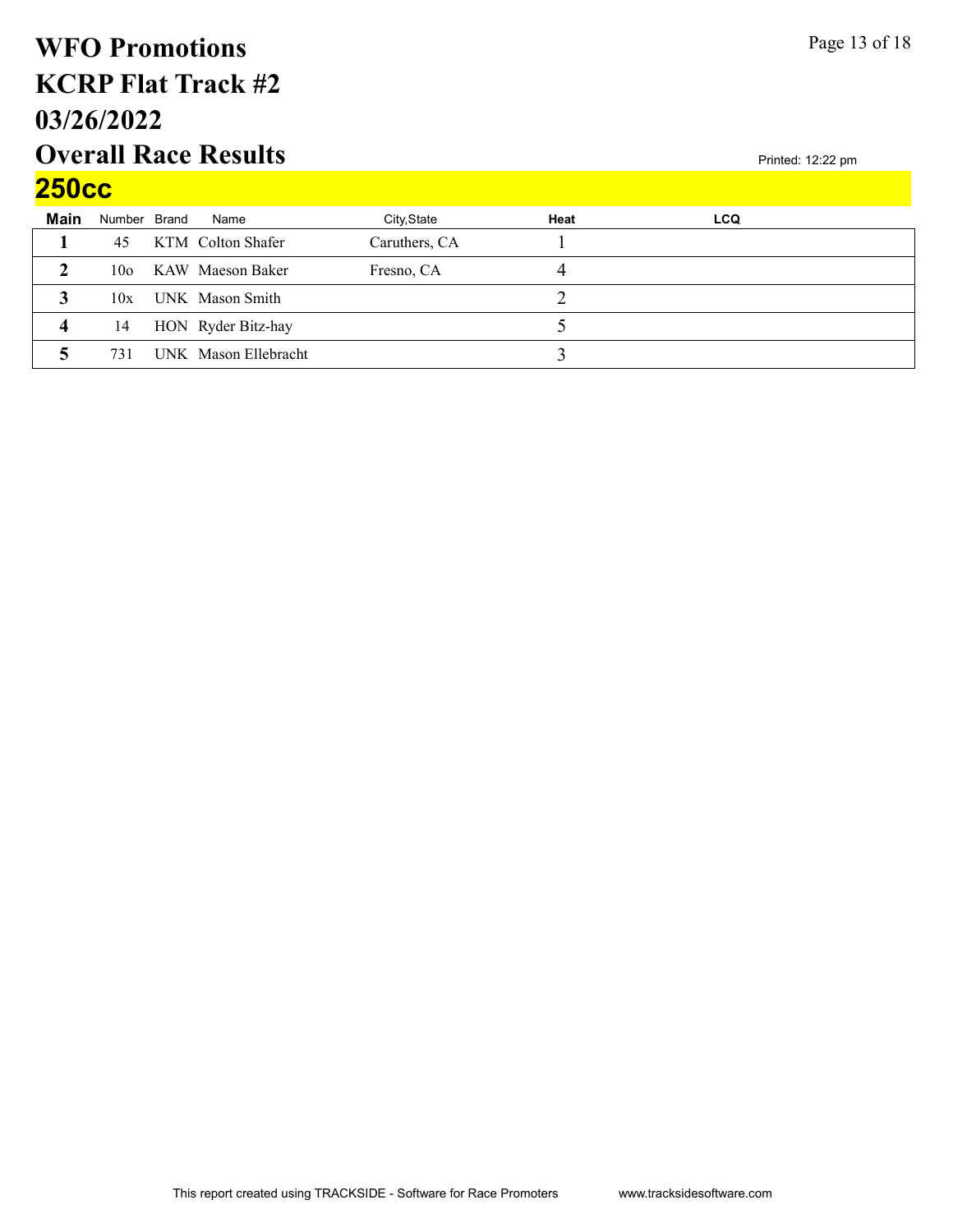## Overall Race Results 03/26/2022 KCRP Flat Track #2 WFO Promotions 50cc 2 Stroke

|            | <b>SUCC Z SILOKE</b> |  |                     |             |                |            |  |  |  |  |
|------------|----------------------|--|---------------------|-------------|----------------|------------|--|--|--|--|
| Main       | Number Brand         |  | Name                | City, State | Heat           | <b>LCQ</b> |  |  |  |  |
|            | 26                   |  | UNK Jackson Joiner  |             |                |            |  |  |  |  |
| 2          | 28                   |  | UNK Thomas Chavira  |             |                |            |  |  |  |  |
| 3          | 109                  |  | UNK Axle Absher     |             | 3              |            |  |  |  |  |
| 4          | 69                   |  | UNK Rey Resendez    |             | 4              |            |  |  |  |  |
| 5          | 33                   |  | UNK Travis Vick     |             |                |            |  |  |  |  |
| 6          | 54                   |  | UNK Bella Rush      |             | $\overline{2}$ |            |  |  |  |  |
| 7          | 717                  |  | UNK Joanna Benson   |             | 4              |            |  |  |  |  |
| 8          | 630                  |  | UNK Kreed Absher    |             | 3              |            |  |  |  |  |
| <b>DNF</b> | 314                  |  | UNK Benjamin Benson |             |                |            |  |  |  |  |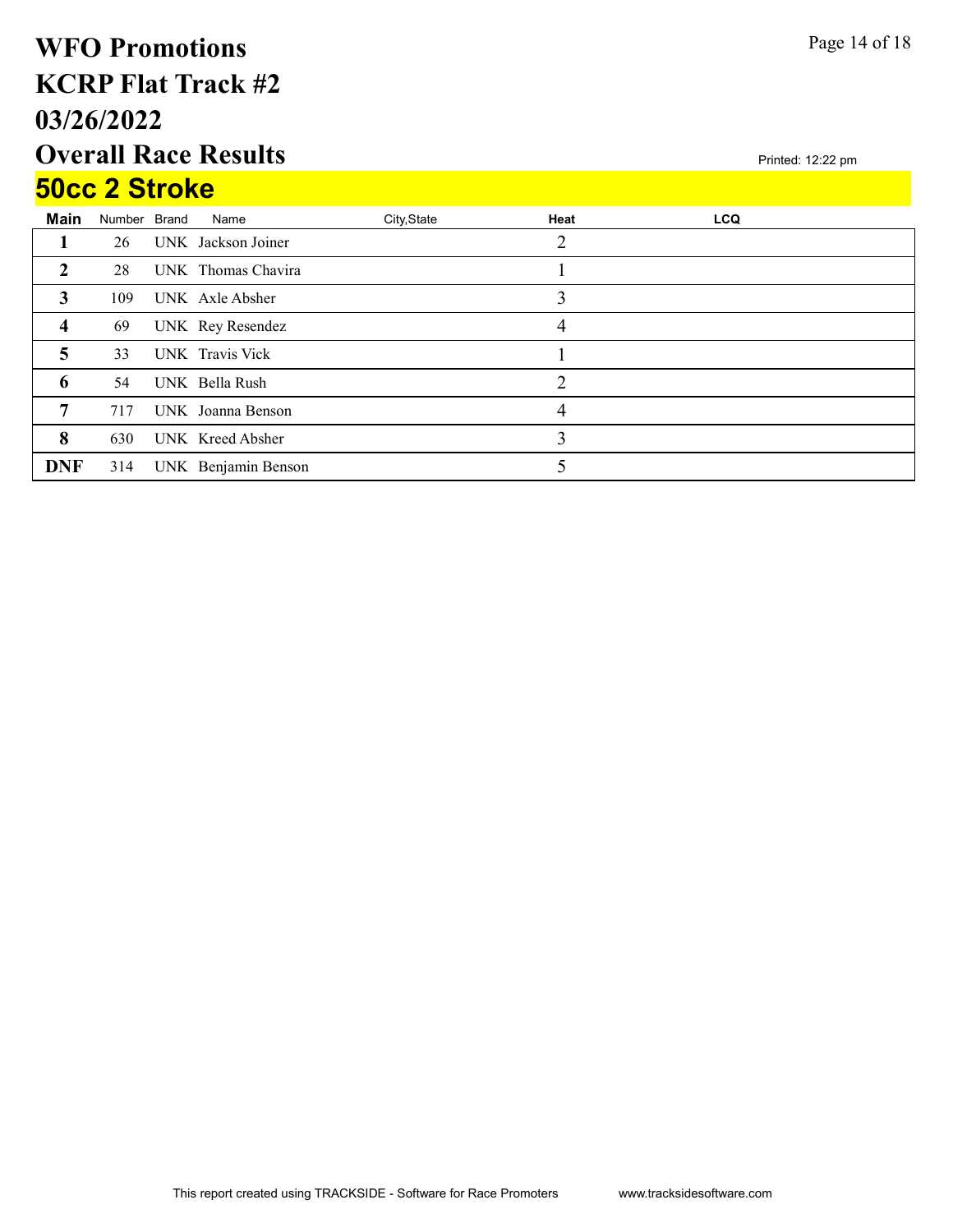## Overall Race Results 03/26/2022 KCRP Flat Track #2 WFO Promotions Open Pro

| Main           | Number Brand |  | Name                      | City, State     | Heat | <b>LCQ</b> |  |
|----------------|--------------|--|---------------------------|-----------------|------|------------|--|
|                | 98           |  | HON Kayl Kolkman          | Ventura, CA     |      |            |  |
| $\overline{2}$ | 52           |  | UNK Justin Thurman        |                 |      |            |  |
| 3              | 101          |  | SUZ Grant Holmes          | Springville, CA | 2    |            |  |
| 4              | 19           |  | KAW James T. Ott          | Simi Valley, CA | 2    |            |  |
| 5              | 175          |  | KAW Tarren Santero        | Petaluma, CA    | 2    |            |  |
| 6              | 40v          |  | HON Blake Ash             | Soledad, CA     |      |            |  |
| 7              | 32           |  | <b>HON</b> Bronson Pearce |                 | 3    |            |  |
| 8              | 31           |  | KTM Sterling Martin       | Salinas, CA     | 3    |            |  |
| 9              | 81           |  | HON Chris Foster          | Clovis, CA      | 4    |            |  |
| 10             | 14           |  | UNK Joe Winston           |                 | 3    |            |  |
| 11             | 114          |  | YAM Chris Mcdougal        | Salinas, CA     | 4    |            |  |
| 12             | 84e          |  | <b>HON</b> Colt Foster    | Aliso Viejo, CA | 4    |            |  |
| 13             | 30           |  | KTM Alex Martin           | Salinas, CA     | 5    |            |  |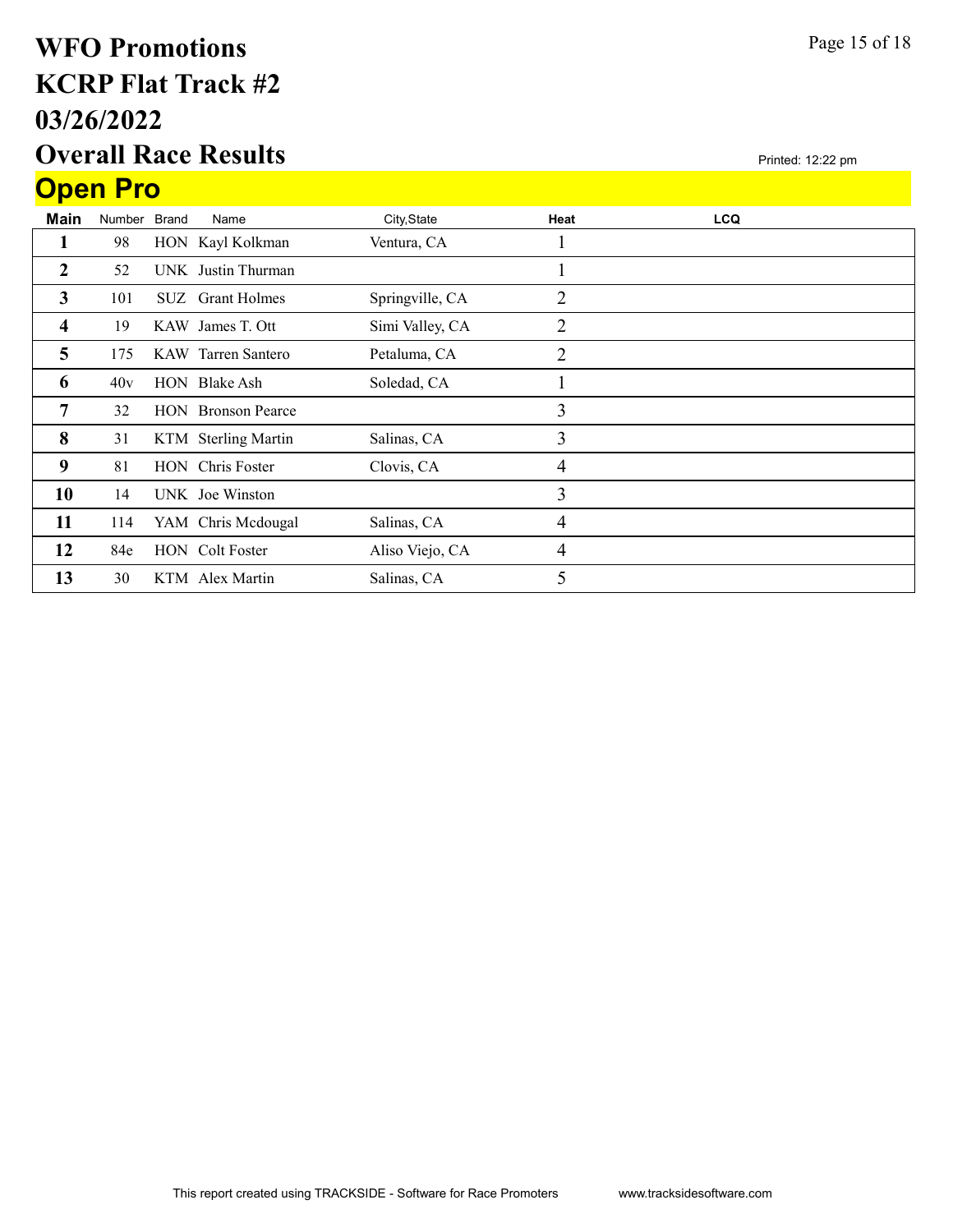### Printed: 12:22 pm Page 16 of 18 Overall Race Results 03/26/2022 KCRP Flat Track #2 WFO Promotions **Main** Number Brand Name **City,State** City,State **Heat Heat LCQ** Hooligan 750cc+ 1 74 UNK David Bush Valencia, CA 2 2 12 IDN Aj Kirkpatrick Salinas, CA 1 3 41 UNK Adam Lesley 3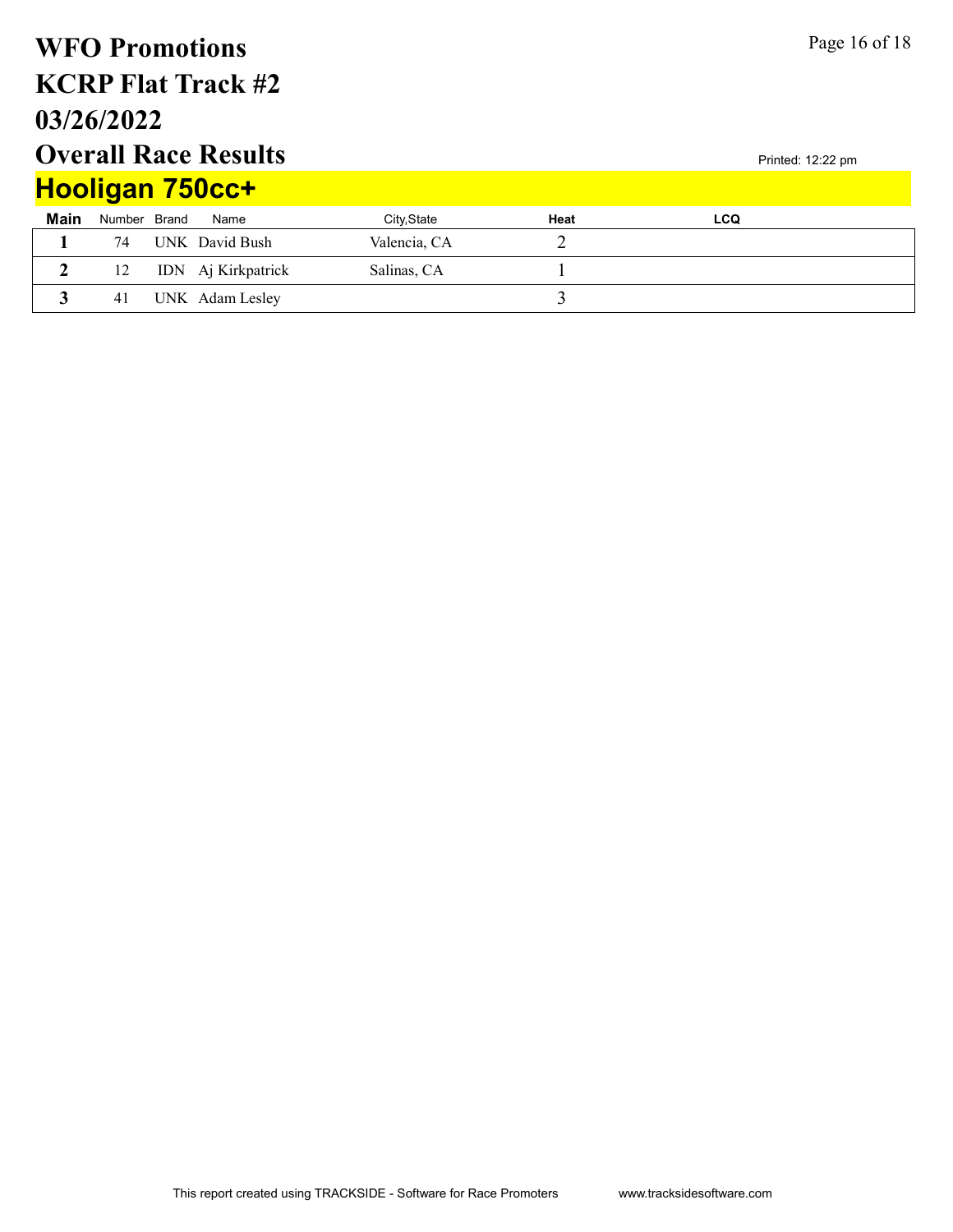## Overall Race Results 03/26/2022 KCRP Flat Track #2 WFO Promotions Vet Age 35+

|                | <u>vet Age 35+</u> |                           |             |                |            |  |
|----------------|--------------------|---------------------------|-------------|----------------|------------|--|
| Main           | Number Brand       | Name                      | City, State | Heat           | <b>LCQ</b> |  |
|                | 14                 | UNK Joe Winston           |             | $\overline{2}$ |            |  |
| $\overline{2}$ | 25w                | YAM Curtis Peebles        | Soledad, CA |                |            |  |
| 3              | 55                 | HON Alfred Florez         |             |                |            |  |
| $\overline{4}$ | 41x                | HON Austin Helwig         | Salinas, CA | 5              |            |  |
| 5              | 25v                | SUZ Aj Neelings           | Hanford, CA | $\overline{2}$ |            |  |
| 6              | 51m                | YAM Manuel Jimenez        |             | 3              |            |  |
| 7              | 44                 | HON Robert Bush           |             | 4              |            |  |
| 8              | 41                 | UNK Adam Lesley           |             | <b>DNS</b>     |            |  |
| 9              | 7                  | UNK Kristopher Villanueva | Fresno, CA  | 3              |            |  |
| 10             | 2s                 | UNK Steve Rodrigues       |             | 4              |            |  |